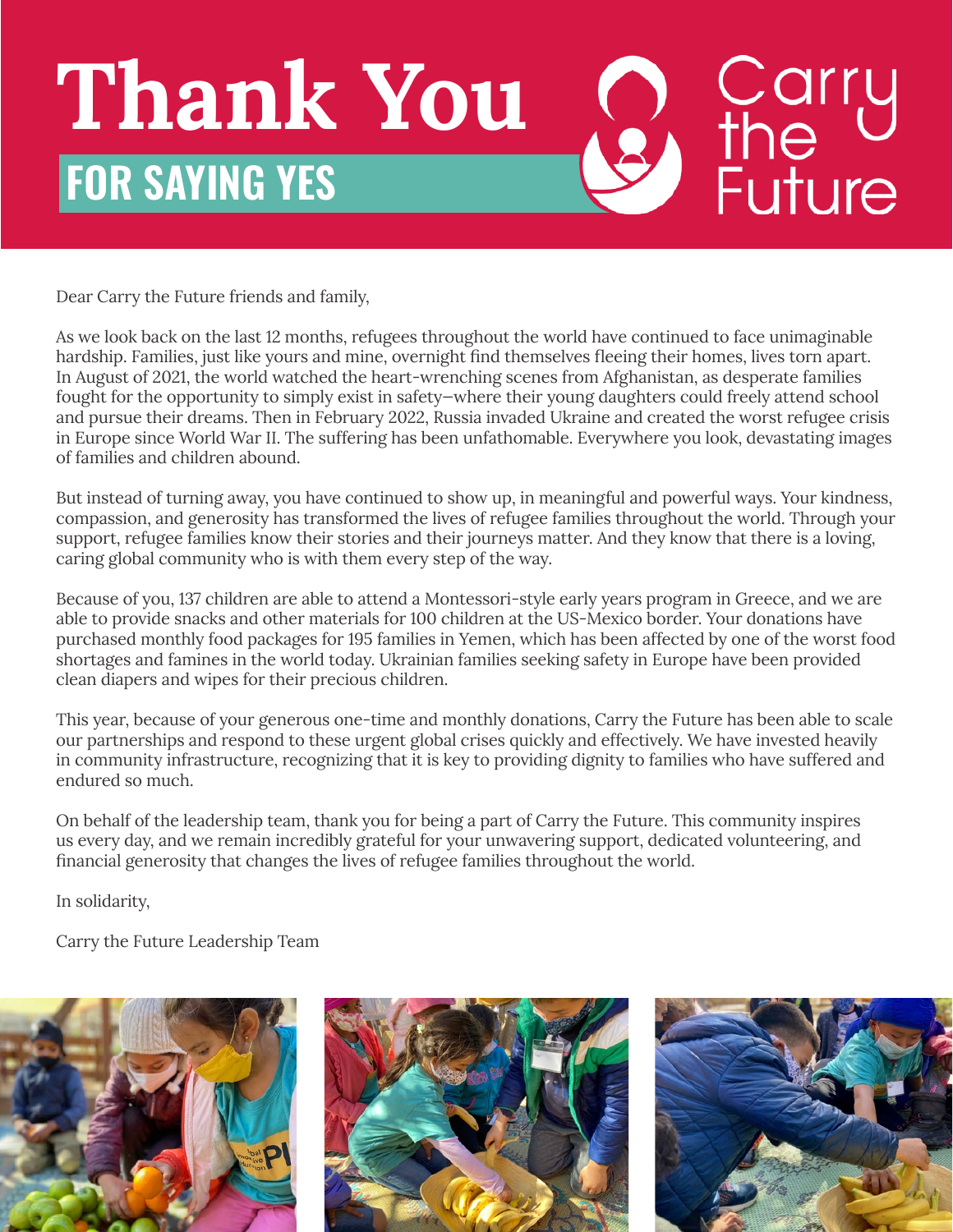## **Welcome Baby**

### **The Welcome Baby Program**

Our longest running program, Welcome Baby has provided diapers, safe sleeping spaces, and other aid to families seeking refuge in multiple countries since 2016. In 2021, our Welcome Baby program was able to provide diapers, strollers, hygiene kits, and training potties to refugee families in Athens, Chios and other parts of Greece, as well as Tijuana, Mexico, and various parts of the United States.

We know there will always be babies in refugee camps, families will continue to arrive to the islands of Greece and our own borders seeking refuge, and there will constantly be unmet needs for families along their journey. Our mission is to fill in these gaps. Through it all, Carry the Future and our trusted partners count on your compassion and generous donations to fund the essential items these families need.

Because of you, in the last year we have been able to:

- Become a key provider of diapers to the Serres Camp in Northern Greece with our partner, Lifting Hands International
- Provide diapers to 245 families on the islands of Greece through our partnership with Love Without Borders
- Deliver strollers to families in Chios through our friends at IRIS Center
- Provide over 60 baby carriers to Refugee and Immigration Services—an organization in Columbia, MO that helps resettle newly arrived Afghan families
- Partner with Lutheran Immigration and Refugee Services to fund diapers and hygiene kits for asylum seekers in San Antonio, TX and Las Cruces, NM
- Provide monthly diapers to families who visit Love and Serve without Boundaries in Greece
- Deliver roughly 18,000 diapers to Alliance in Houston and Interfaith Welcome Coalition in San Antonio, TX, thanks to a tremendous donation of diapers from Coterie
- Provide hygiene kits to Refugee Support Europe for the Dignity Center
- Provide diapers and strollers to Afghan arrivals in Arizona through our partner Gathering Humanity



We also continue to partner with the Federation of American Women's Clubs Overseas (FAWCO) to provide training potties and training curriculum to families with children currently transitioning out of diapers. We piloted this program with partners Centro 32 (in Tijuana) and Refugee Support Europe (in Cyprus). We know that training potties can be very important for families, especially since access to clean and safe facilities can be limited in particular settings. We are very hopeful to expand our potty training program to different refugee communities as we identify these opportunities.

## *BY THE NUMBERS*

**81,000 Clean Diapers**

> **101 Strollers**

**150 Hygiene Kits**

**165 Training Toilets**

**60 Baby Carriers**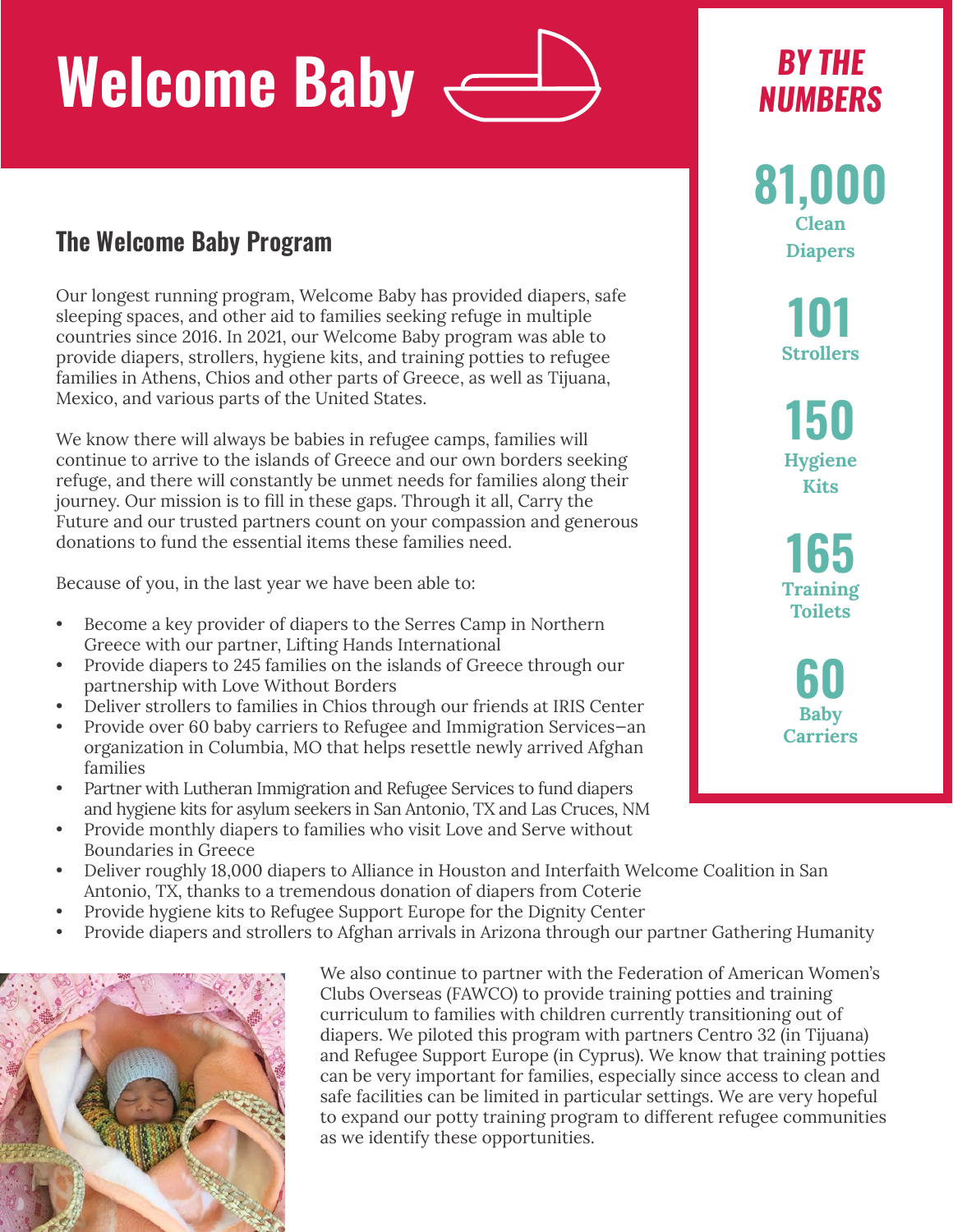# **Community Infrastructure**

### **Community Infrastructure**

Along with meeting essential and emergency needs, Carry the Future seeks to support community infrastructure projects that enhance the quality of life and provide additional opportunities for refugee children and their families.

### **Learning and Playing in the Nest**

As you remember, in 2020 your generosity helped Action For Education (AFE) and the Pedagogical Institute of Los Angeles (PILA) to build "Nests" as a means to establish safe, constructive learning spaces for children and their families in Athens, Greece and Tijuana, Mexico. These Nests offer educational activities, content, and curriculum so children are not falling behind educationally during this disruptive time in their lives. In 2021, your contributions continued to provide healthy snacks, and ensured the Nests were able to welcome the increasing number of refugee children and families using their services.

In May 2021, we celebrated the opening of the Athens Nest, a warm and colorful early childhood space for refugee children. Offering exceptional early childhood education, healthy snacks, and resources for parents and families, the Athens Nest was modeled on other Nests founded by PILA. It is operated by AFE and has been "open for business" for nearly one year of smiles, stories, and safety. Thanks to you, we contributed hundreds of educational games to meet the increasing need for early childhood learning in the refugee community.

Carry the Future's partnership with AFE and PILA has inspired us to seek more educational support opportunities through our Community Infrastructure program. Please see the Look Ahead to 2022 section for more information.

## *2021 Community Infrastructure Statistics*

**137 Children provided educational opportunities at the Athens Nest**

**359 Toys and games**

## **Infrastructure Matters!**

*Since our inception, Carry the Future has recognized the value of community infrastructure throughout the refugee journey. When very little is reliable, what is reliable becomes so very precious whether it be educational centers to continue early childhood learning or a store designed specifically to help family members shop with dignity. This is why Carry the Future has consistently encouraged our donors to support initiatives like PILA and AFE's Nests and Refugee Support Europe's Dignity Centers.*

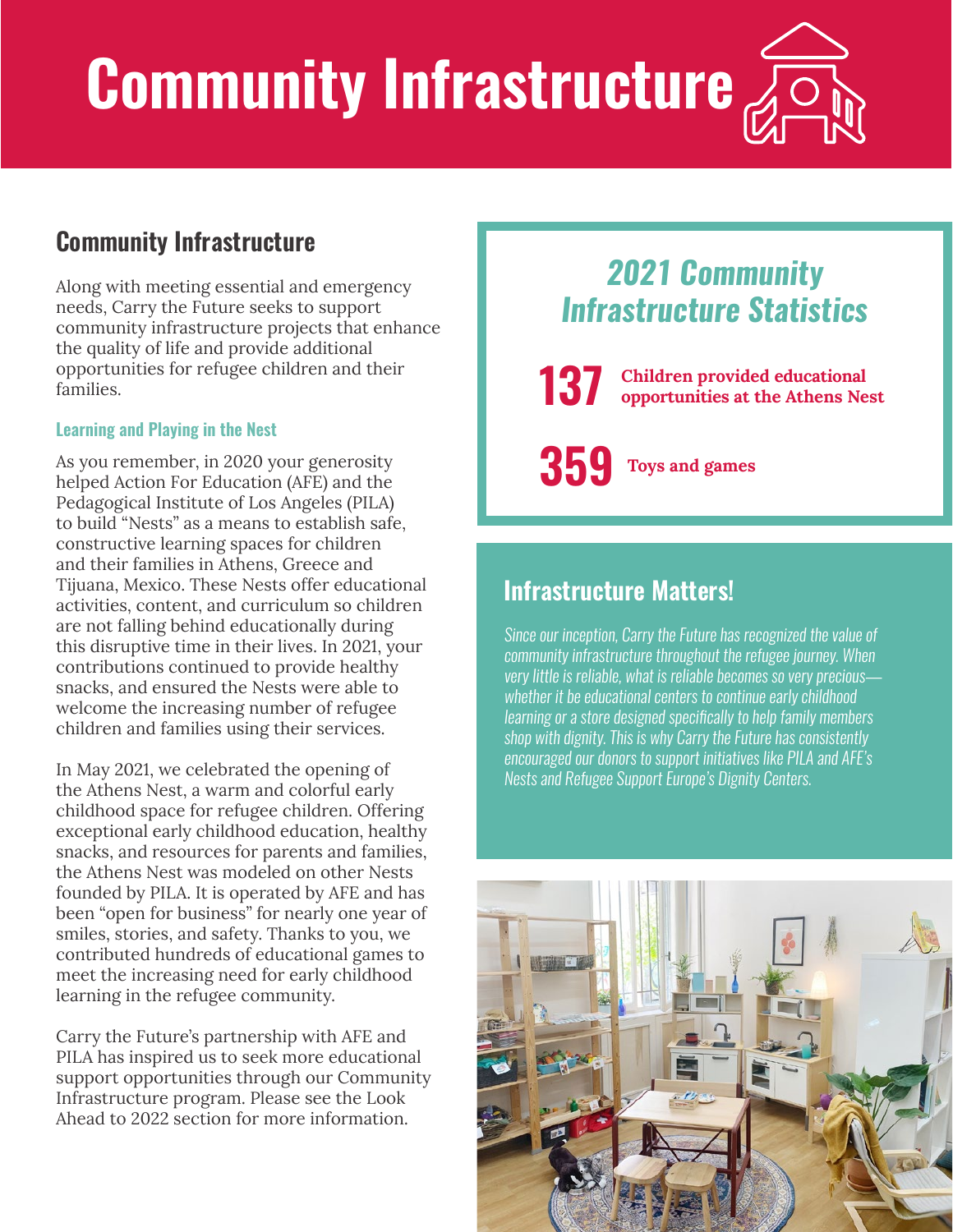## **Emergency Response**

## **Springing Into Action**

When global travel ground to a halt due to the COVID-19 pandemic, Carry the Future knew we needed to pivot organizationally in order to be able to continue our robust support of refugee families. In 2020 and the first half of 2021, we emphasized on-the-ground partnerships, financially and logistically supporting longtime and new partners who we knew to be undertaking exceptional work. We also sought ways to move our work closer to home, exploring collaborations along the southern U.S. border. Additionally, as the United States welcomed tens of thousands of Afghan refugees beginning in summer 2021, Carry the Future sprang into action, leveraging our volunteer base to welcome these newcomers into our communities.

### **Yemen: Food for Families Program**

Carry the Future funded monthly food drops in Yemen throughout the entire year, providing food for 195 families, and hosted a virtual screening of the film "Hunger Ward" for staff and our community to learn more about the famine in Yemen.

### **Diapers for Babies in Athens**

Via our partner, Love without Boundaries, we supported refugee families who had lost their housing in Athens with essentials including diapers.

### **Gifts and Essentials for Unaccompanied Minors**

We launched a partnership with Starr, an organization in Michigan that houses asylumseeking unaccompanied minors. Carry the Future donors and volunteers purchased items off an Amazon wishlist–outdoor toys, board games, craft supplies–and sent them directly to Starr and their resident children.

### **Winter Clothing in Lebanon, Jordan…and Texas!**

We partnered with Wool Aid to distribute 68 boxes of blankets, gloves, hats, and sweaters for children in refugee camps in Lebanon and Jordan. We also donated six boxes of items to Rio Valley Relief Project in Texas, for both asylum seeking families and Afghan newcomers.



### **Emergency Aid: Meeting the Moment**

One of the most unique and critical aspects of Carry the Future's work is our ability to rapidly and nimbly bridge gaps in aid for individuals and families in crisis situations. When our trusted partners come to us seeking help, we answer the call however we can. Here are some recent examples:

- We provided Ramadan food support for Rahab Galal, a trusted CTF staff partner, for a community of refugees in Athens
- We partnered with Action for Education to provide food for 16 families on Samos who received a second asylum rejection and lost their monthly food stipend
- We funded sleeping bags, shoes, and hygiene items for families stuck at the Poland/Belarus border in December 2021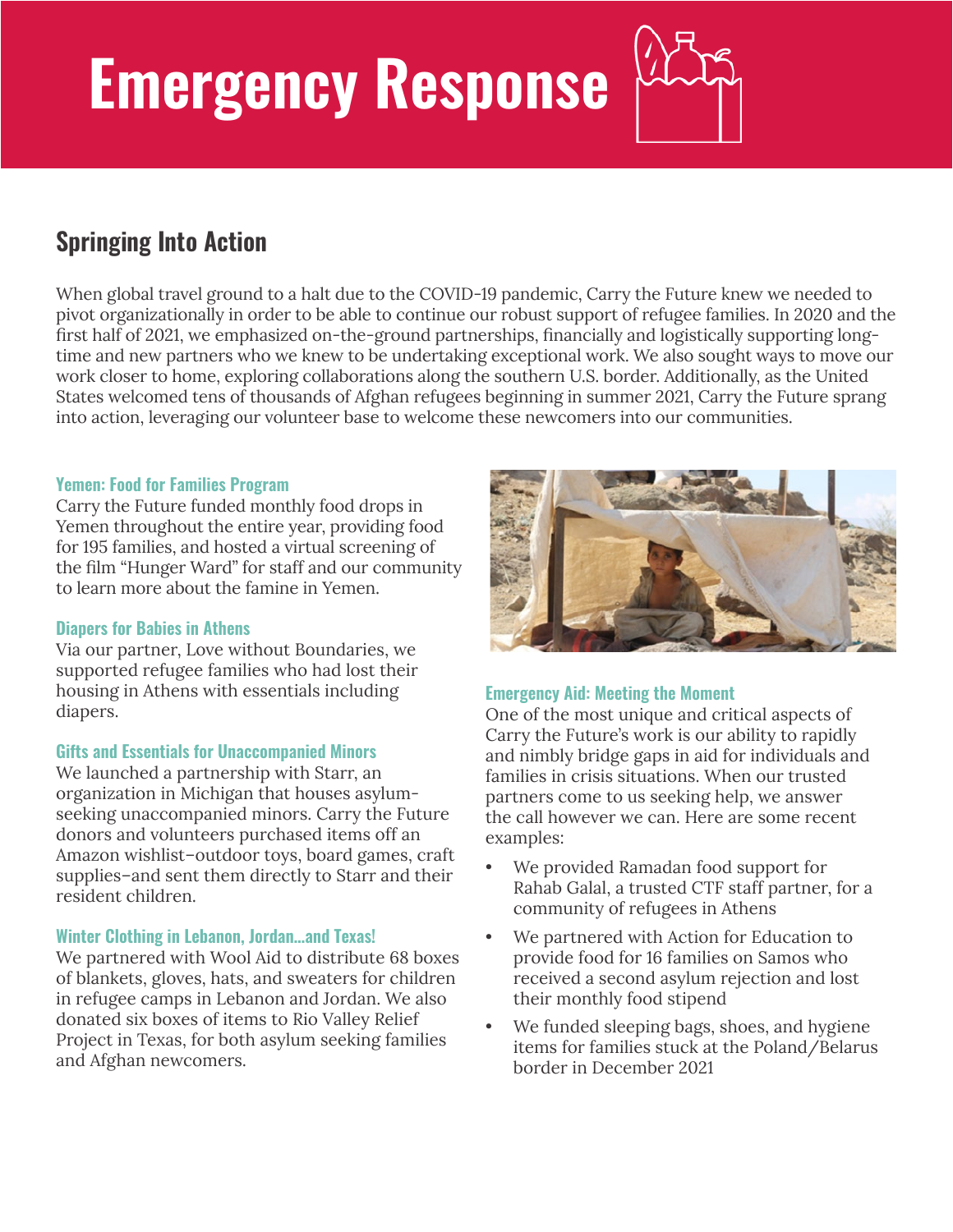# **Meet The Advisory Council**  $\left|\sqrt{\frac{1}{2}}\right|$

## **Our Advisory Council**

We are lucky to have an exceptional group of advocates, innovators, and humanitarians who are always just an email or phone call away. Meet the Carry the Future Advisory Council! Bringing insight, support, and expertise to CTF, our advisory council members are a consistent source of inspiration and guidance. Advisory Council members have helped us vet partnerships, gain access to real-time policy updates, and jumped in to assist with video editing, event planning and strategy development. To say we are grateful for their time would be a colossal understatement; they are an integral part of our Carry the Future community.



Angela Luna Founder & CEO of ADIFF New York, New Yor



Aws Jubair Activist & Filmmak<mark>e</mark>r Istanbul, Turkey



Keiko Elizabeth Actress & Filmmaker Los Angeles, California



Kristel Acevedo Writer and Editor South Carolina







Jamie Goodpaster Director of Outreach for the CHARGE Syndrome Foundation Louisville, Kentucky

Priscilla Vega Public Relations Professional & Refugee Advocate Pasadena, California

Naomi Steinberg Vice President, Policy and Advocacy, HIAS Washington, DC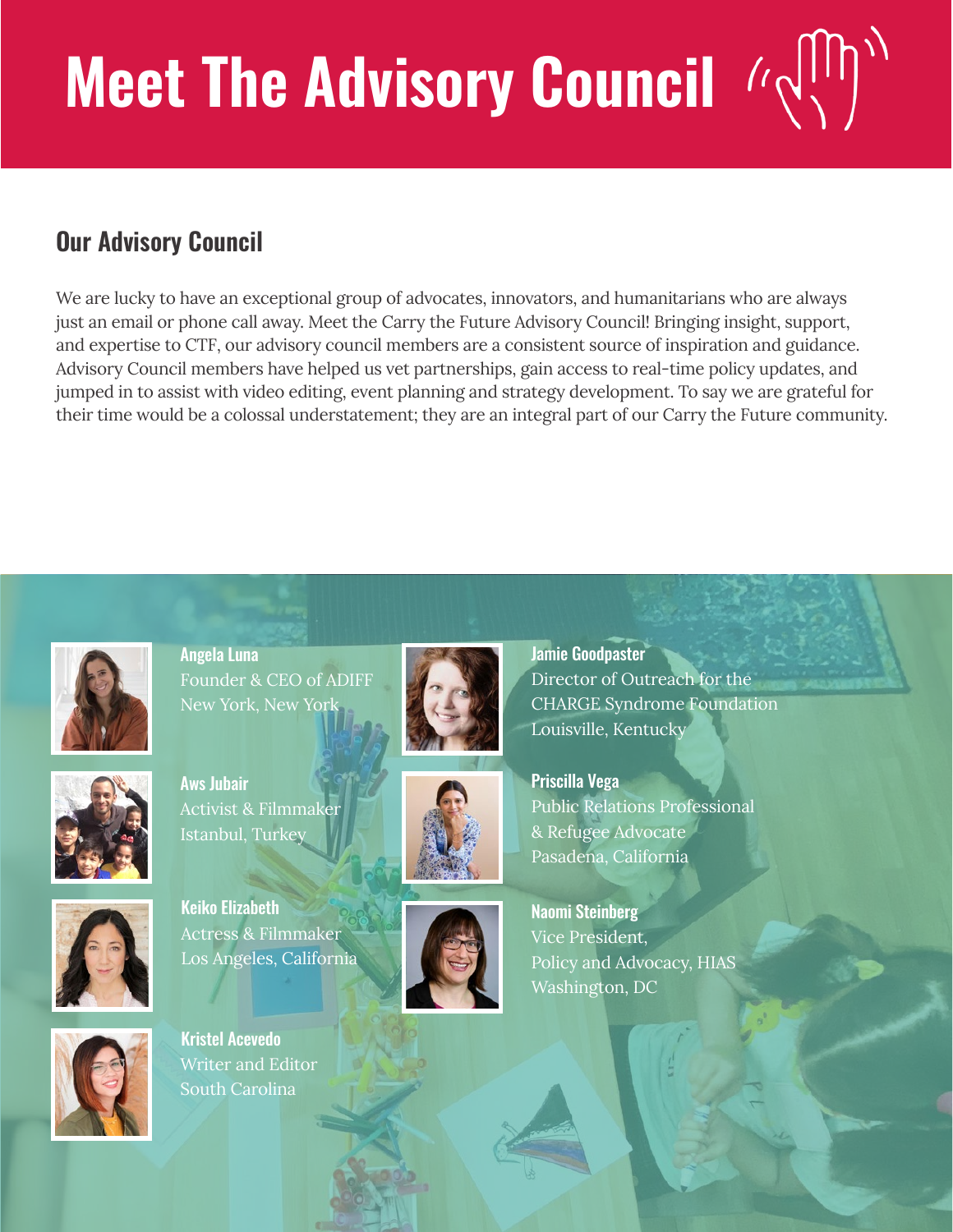# **Meet The Leadership Team**  $\left|\left(\sqrt{1/2}\right)\right|$

## **Our Leadership Team**

Internally, our Leadership Team is the nucleus around which our exceptional staff and volunteers coalesce. Composed of a working Board of Directors (7 members) and Carry the Future's Chief Officers (Response, Communications, Fundraising, and Talent,) our leadership team works together daily across multiple messaging platforms and time zones to keep Carry the Future humming along and our mission front-of-mind.



Lacy Stroessner Executive Director Columbia, Missouri



Jennifer Capasso Chief Response Officer Seattle, Washington



Naznin Mahmuda Chief Talent Officer Washington, DC



Jennifer Lyons Chief Communications Officer Seattle, Washington



Allie Sellers Chief Development Officer Surf City, North Carolina

















Alison Soracchi President Board of Directors Florida

Sara Gilliam Vice President Board of Directors Hamilton, Ontario

Bronislava Shmilovich Treasurer Board of Directors Washington, D.C.

Nidda Aljabbarin Member Board of Directors Syracuse, New York

Laura Dietz Member Board of Directors London, UK

Ayesha Hassan Member Board of Directors Austin, Texas

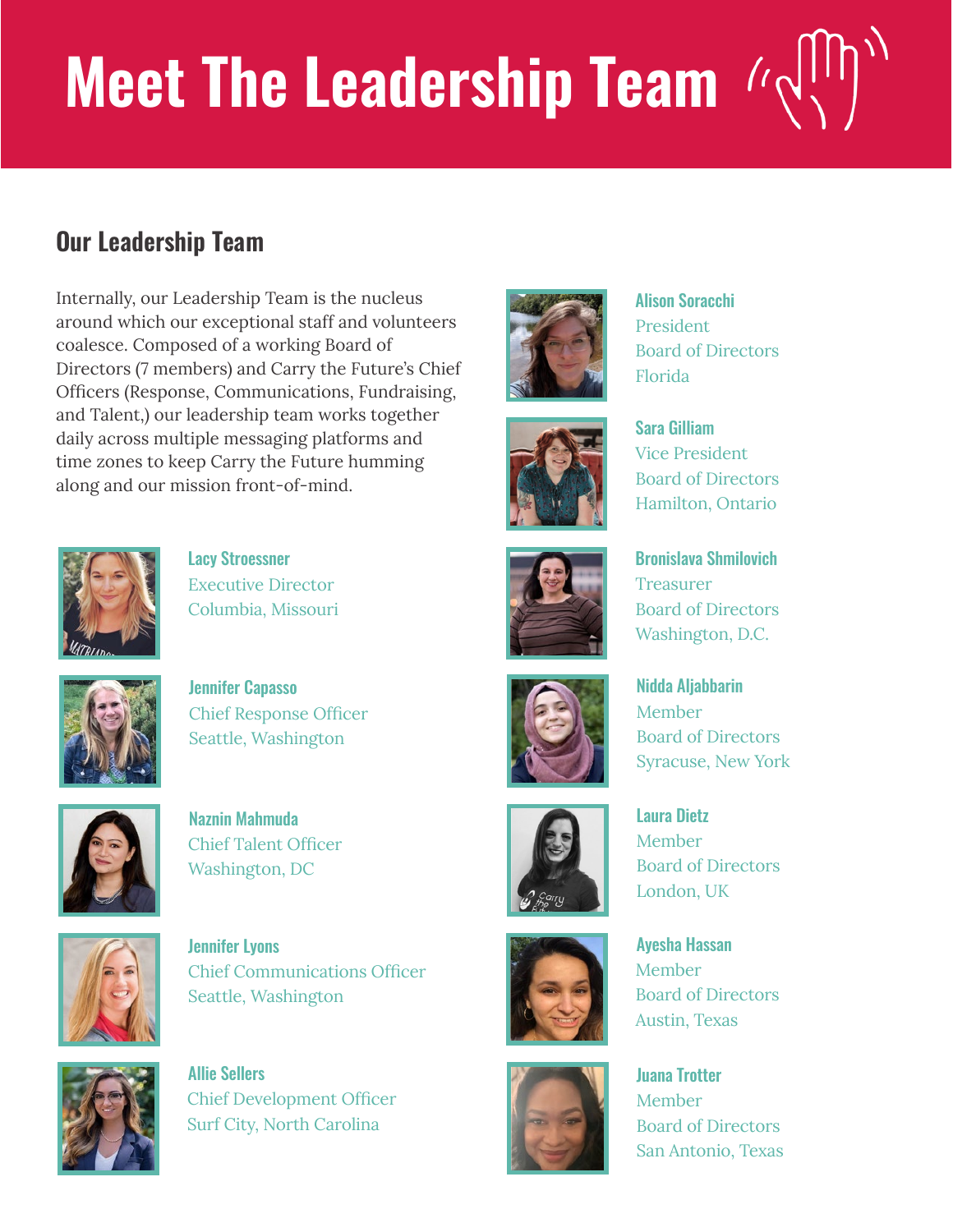# **Getting Involved**

### **Our supporters showed up in a big way in 2021.**

### **Little by Little campaign through Global Giving**

In September, Carry the Future participated in a Little by Little campaign through Global Giving. The campaign recognizes that every dollar counts and celebrates the collective impact of small donations by matching 50% of donations up to \$50. During this time, the Afghan refugee crisis was imminent, and our campaign allowed us to quickly welcome Afghan refugees arriving in the United States. Due to the success of our first Little by Little campaign, Carry the Future was able to fund 2 months of a food drop supporting 93 families near Kabul, and supply diapers and strollers for Afghan arrivals through a partner in Phoenix, AZ.

### **Race for Refugees**

Between September 15-30, Carry the Future celebrated the second annual Race for Refugees. Students, professionals, Carry the Future staff, moms, dads, and kids from all over the world ran, walked, jogged, swam, and hiked to raise money for those forced to flee their homes. Over 300 people participated in the 2021 Race for Refugees, raising nearly \$20,000 in total.

### **Volunteering In Person**

In Arizona, IRC's Welcome Center served 23,000 people in 2021. In 2022, it is anticipated the Welcome Center will potentially serve as many as 5,000 people per month. Carry the Future officially relaunched in-person volunteer opportunities in April 2022. We partnered with IRC and an organization called Gathering Humanity to provide manpower to the resettlement efforts in Arizona. Adapting to what we learn from this experience and responding to needs as they arise, our goal is to explore other similar opportunities.

**Thank you for saying YES to refugee children**

#### **Diaper Drives**

In mid-2021, we began hearing from supporters about the desire to see Carry the Future find a way into US resettlement efforts. When our leadership team met at the end of last year, we discussed heavily what this may look like for the organization and for anyone who supports Carry the Future.

UNHCR estimates that over 1.47 million refugees will be seeking resettlement in 2022, a large percentage of whom we may be welcoming to our very own home towns. It is with this in mind that our Response team began exploring methods for US residents to contribute to the refugee experience at home and from home. In early 2022 we will be relaunching diaper drives.

Hosting a diaper drive in our communities is a wonderful way to show love and support to newlyarrived refugees from Afghanistan, Ukraine, and other countries around the world. And it also offers our supporters and their friends and neighbors opportunities to connect with a resettlement agency and possibly even refugee families living in their areas.

As the year carries on, it is our hope that diaper drives will continue and will hopefully parlay into other opportunities for our supporters to stay involved with resettlement in their communities.